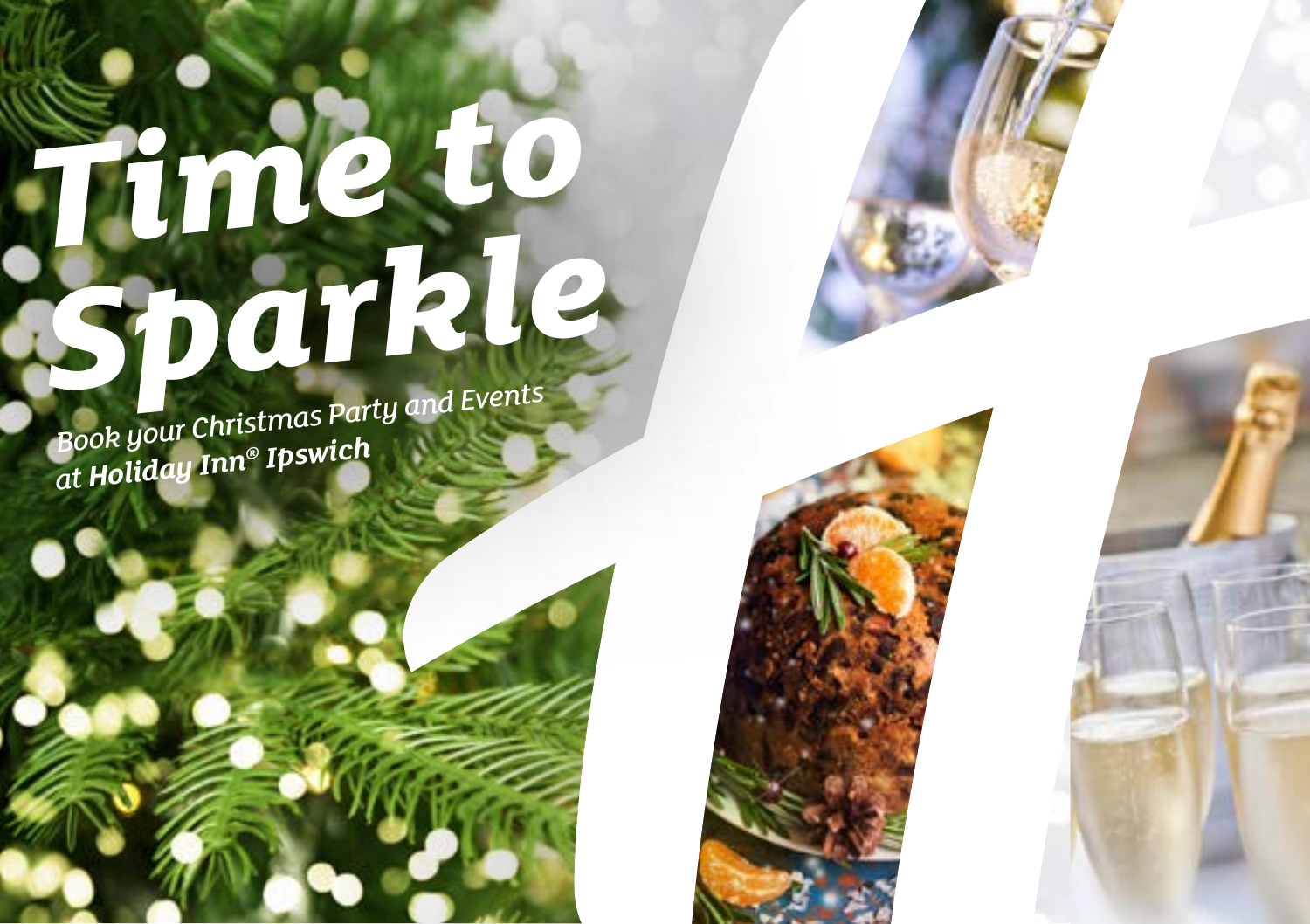Why not join us at the **Holiday Inn Ipswich** to celebrate Christmas 2022 in style?

Whether you're looking to organise a spectacular Christmas party for colleagues, a festive night out for friends or a celebratory feast with loved ones, we've got the perfect package for you.

### *Celebrate with us*



2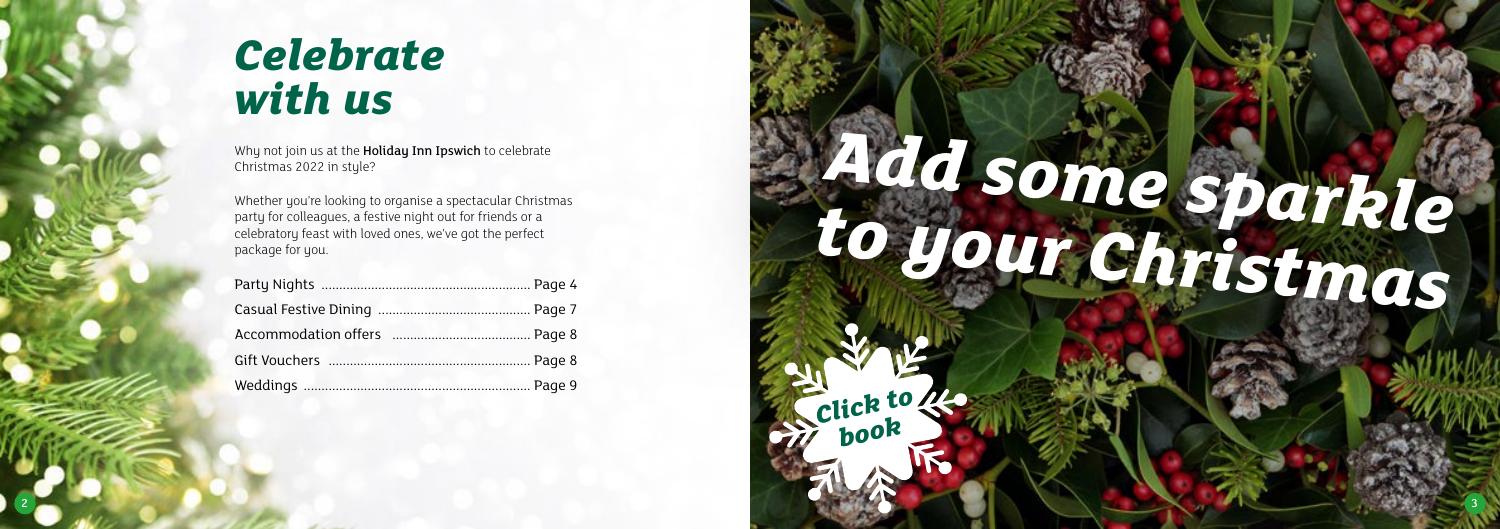#### *All Inclusive Party Night*

Our all-inclusive party nights include everything you need for the perfect festive night out! Enjoy a three-course meal, disco and drinks throughout the evening. The bar will offer you plenty of choice from house wine, house spirits & mixers, draught lager/beer, selected alcopops and soft drinks all included in the price. The all-inclusive bar is available from 8pm - 12am

> Saturday 26<sup>th</sup> November **Friday 20th January**

A glass of chilled fizz will be waiting for you upon arrival at our festive party night. Enjoy a three course meal and then dance the night away with our DJ who will take you through the decades with all the partu classics!

**£54.95 per adult**

# *[Party Nights](https://ipswich.hichristmas.co.uk)*

**Fridays: 2nd, 9th, 16th & 23rd December** Saturdays: 3<sup>rd</sup>, 10<sup>th</sup> & 17<sup>th</sup> December

Our festive party nights will be held in the Wolsey suite which can accommodate up to 100 people and has it's own private bar area. All-Inclusive and Dance through the Decades parties start at 7.30pm, dinner served at 8.00pm, last orders at mid-night and carriages at 12.30am.

#### *Dance Through the Decades*

#### **£32.95 per adult**



#### *Meet, Stay and Party*

Work, rest and play! Join us throughout November, December or January with your colleagues for a full-day meeting, your choice of celebration in the evening, overnight accommodation and breakfast the following day. Plan your end-of-year meeting today! Please enquire for availability and pricing.

#### *Private Parties*

From intimate family gatherings to large corporate parties, we have functions rooms available to hire based on your requirements. Please contact us so we can help you plan your perfect celebration. Minimum numbers apply. Prices available upon request. Pre-booking only and subject to availability. Dates sell fast so enquire today!

4

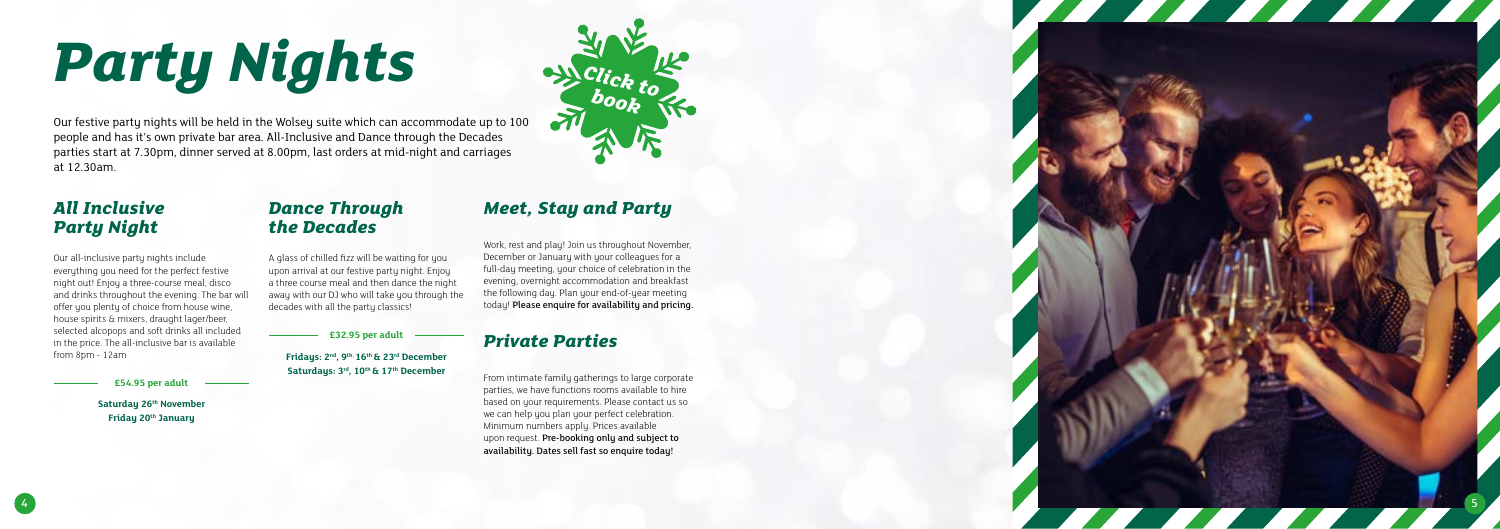## *[Casual Festive](https://ipswich.hichristmas.co.uk) Dining*

Whether you're looking to organise a spectacular Christmas dinner for colleagues, a festive lunch for friends or a celebratory feast with loved ones, we've got the perfect event for you.

#### *Festive Lunch*

Our festive lunches are perfect for any occasion, whether you want to spend time with family, friends or work colleagues. Includes a glass of fizz upon arrival and a three-course festive meal.

**Available seven days a week. (subject to availability). Pre-booking essential. Call 03333 209 330 opt 4 to book.**

#### *Pizza and Prosecco*

Pizza and Prosecco = Perfect! Book today so you can enjoy a pizza and a glass of Prosecco each in the relaxed atmosphere of our Open Lobby.

#### **£14.95 per person**

#### *Festive Fizz Afternoon Tea*

Enjoy a festive afternoon tea, including tea & coffee and a refreshing glass of fizz! The perfect treat for anyone to enjoy. It also includes a selection of sandwiches, scones with cream & jam and a mouthwatering slice of seasonal cake.



#### **£18.00 per person**



**From £17.95 per person**

**Available every Tuesday and Thursday throughout December at 12pm, 12:30pm and 1pm. Pre-booking essential, available to book online.** 

**Fridays and Sundays throughout December at 5pm, 6pm and 6:30pm. Available to book online.**

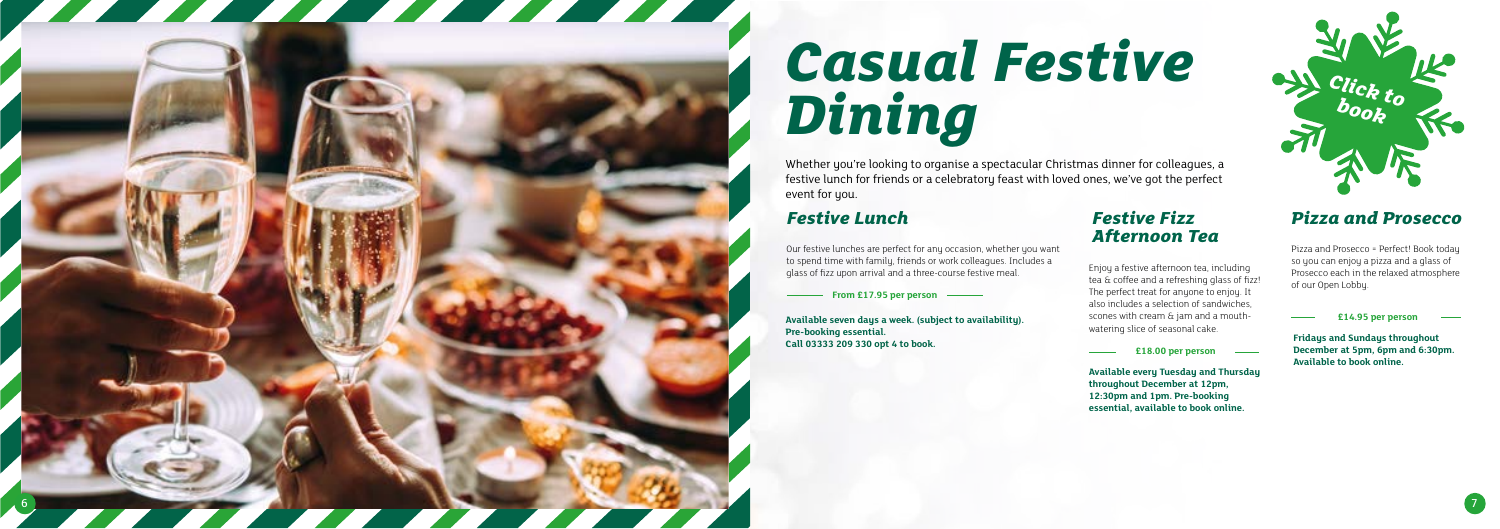### *Stay With Us*

We are excited to share with you the amazing gift vouchers we now have available at Holiday Inn Ipswich. From delightful afternoon teas to overnight break packages, there's a gift for everyone. Give the gift of travel this uear!

### *Gift Vouchers* $-$  Up to 20% off  $-$



Christmas is such a wonderful time of year, why not consider having a festive wedding celebration? Our weddings are [available all year round and our fantastic wedding team will work with you to ensure you get everything you desire to](http://www.hiipswichhotel.co.uk/weddings)  make your special day a dream come true.

#### Contact us to start creating a wedding that's you, or click to find out more about our weddings





# A WEDDING THAT'S YOU

Why not make a night of it and enjoy our special Christmas rates? Room types include standard double, family and twin. Take advantage of up to 20% off our best flexible, bed and breakfast rate. No deposit required and can be cancelled free of charge up to 48 hours prior to arrival.